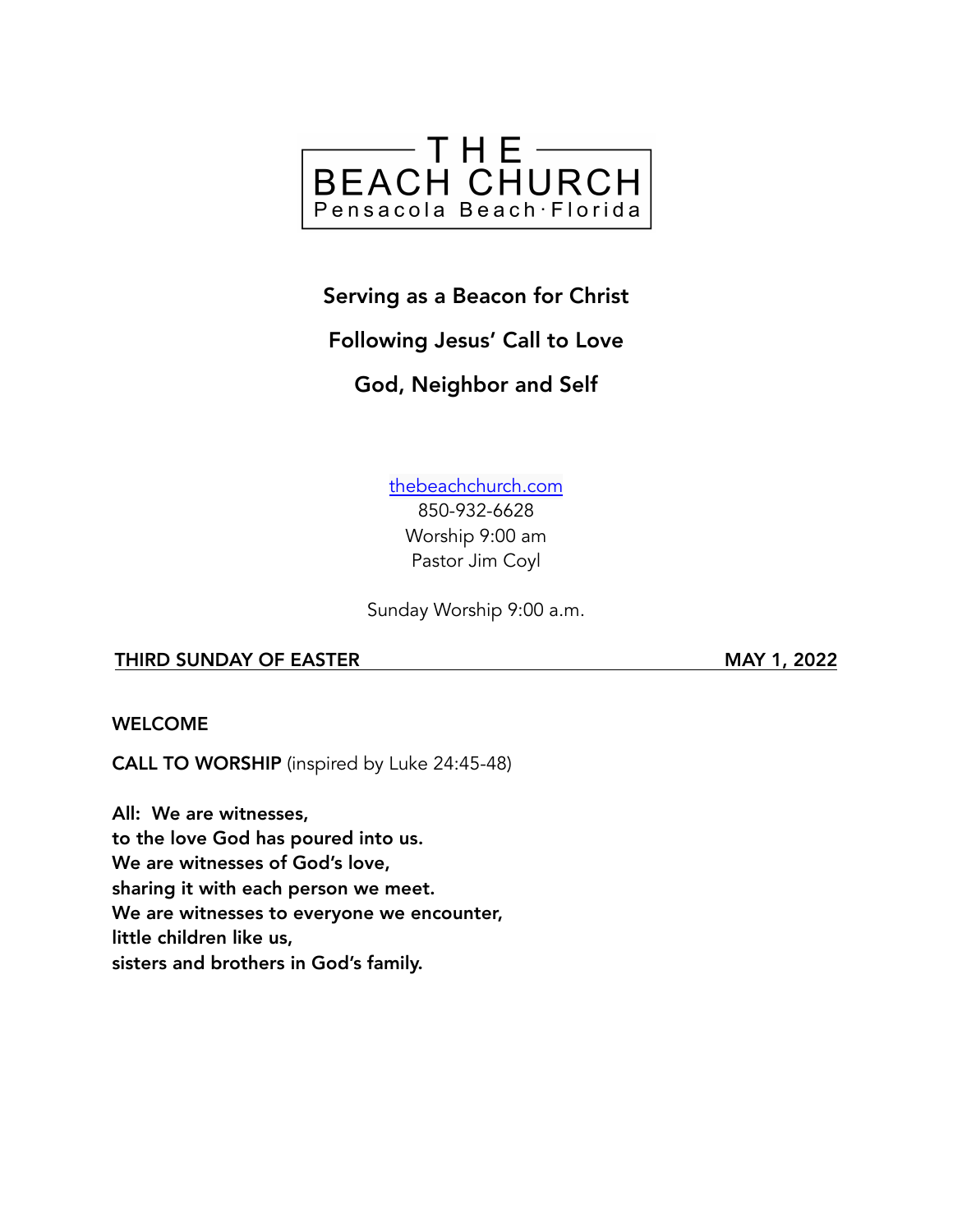#### SONG

SCRIPTURE READING John 21:1-19 (See Insert)

SONG

SERMON "Do You Love Me?"

#### PASTORAL PRAYER AND THE LORDS PRAYER

Our Father, who art in heaven, hallowed be thy name, thy kingdom come, thy will be done, on earth as it is in heaven. Give us this day our daily bread. And forgive us our debts, as we forgive our debtors. And lead us not into temptation, but deliver us from evil.For thine is the kingdom, and the power, and the glory, forever. Amen.

#### SONG

#### **BENEDICTION**

CLOSING SONG See Inside, Back Cover of Hymnal

#### John 21:1-19

21:1 After these things Jesus showed himself again to the disciples by the Sea of Tiberias; and he showed himself in this way. 21:2 Gathered there together were Simon Peter, Thomas called the Twin, Nathanael of Cana in Galilee, the sons of Zebedee, and two others of his disciples. 21:3 Simon Peter said to them, "I am going fishing." They said to him, "We will go with you." They went out and got into the boat, but that night they caught nothing. 21:4 Just after daybreak, Jesus stood on the beach; but the disciples did not know that it was Jesus. 21:5 Jesus said to them, "Children, you have no fish, have you?" They answered him, "No." 21:6 He said to them, "Cast the net to the right side of the boat, and you will find some." So they cast it, and now they were not able to haul it in because there were so many fish. 21:7 That disciple whom Jesus loved said to Peter, "It is the Lord!" When Simon Peter heard that it was the Lord, he put on some clothes, for he was naked, and jumped into the sea. 21:8 But the other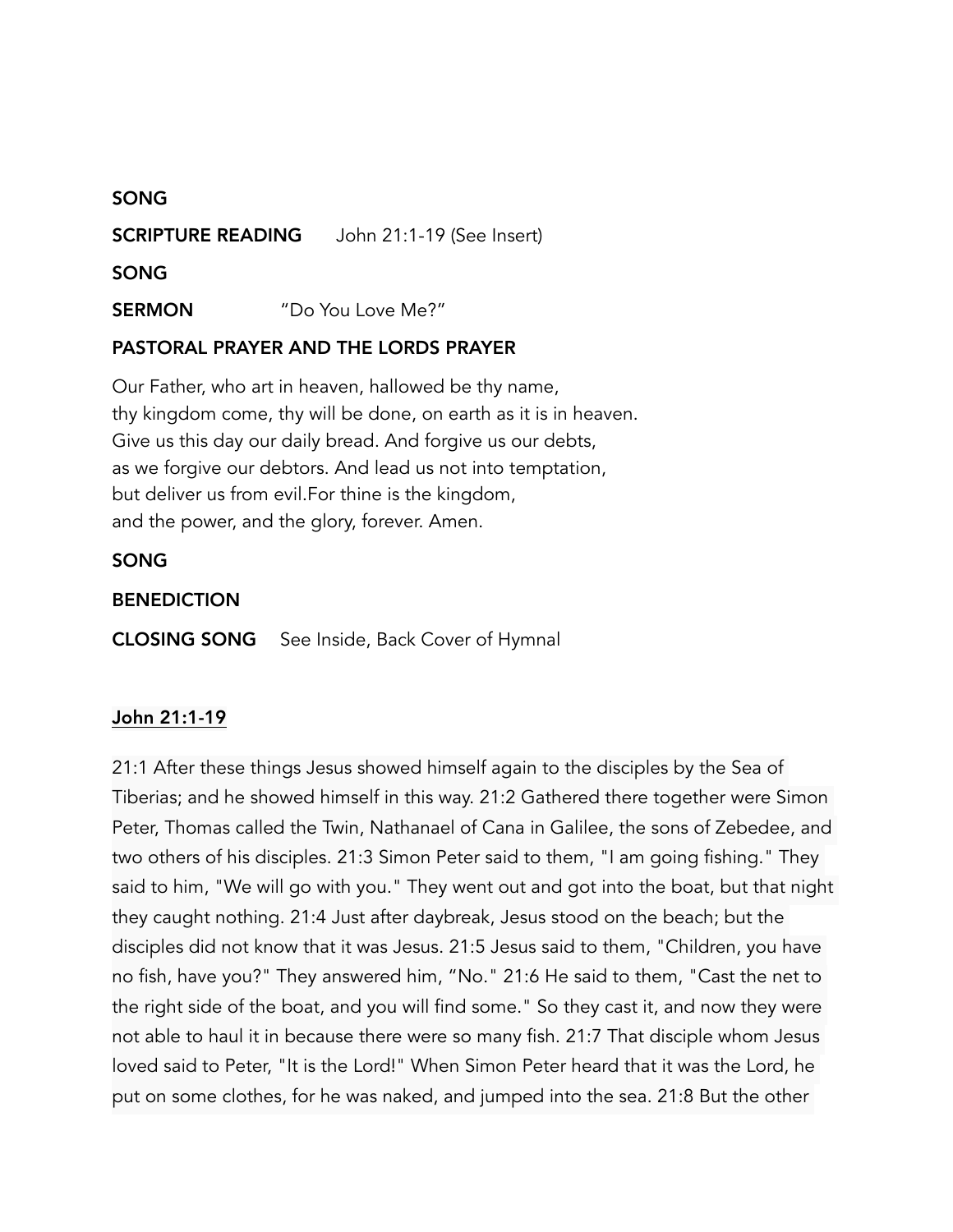disciples came in the boat, dragging the net full of fish, for they were not far from the land, only about a hundred yards off. 21:9 When they had gone ashore, they saw a charcoal fire there, with fish on it, and bread.

21:10 Jesus said to them, "Bring some of the fish that you have just caught."

21:11 So Simon Peter went aboard and hauled the net ashore, full of large fish, a hundred fifty-three of them; and though there were so many, the net was not torn. 21:12 Jesus said to them, "Come and have breakfast." Now none of the disciples dared to ask him, "Who are you?" because they knew it was the Lord. 21:13 Jesus came and took the bread and gave it to them, and did the same with the fish.

21:14 This was now the third time that Jesus appeared to the disciples after he was raised from the dead. 21:15 When they had finished breakfast, Jesus said to Simon Peter, "Simon son of John, do you love me more than these?" He said to him, "Yes, Lord; you know that I love you." Jesus said to him, "Feed my lambs." 21:16 A second time he said to him, "Simon son of John, do you love me?" He said to him, "Yes, Lord; you know that I love you." Jesus said to him, "Tend my sheep." 21:17 He said to him the third time, "Simon son of John, do you love me?" Peter felt hurt because he said to him the third time, "Do you love me?" And he said to him, "Lord, you know everything; you know that I love you." Jesus said to him, "Feed my sheep.

21:18 Very truly, I tell you, when you were younger, you used to fasten your own belt and to go wherever you wished. But when you grow old, you will stretch out your hands, and someone else will fasten a belt around you and take you where you do not wish to go." 21:19 (He said this to indicate the kind of death by which he would glorify God.) After this he said to him, "Follow me."

# "Potluck Potpouri"

Friday, May 6 5:00 - 8:00 p.m.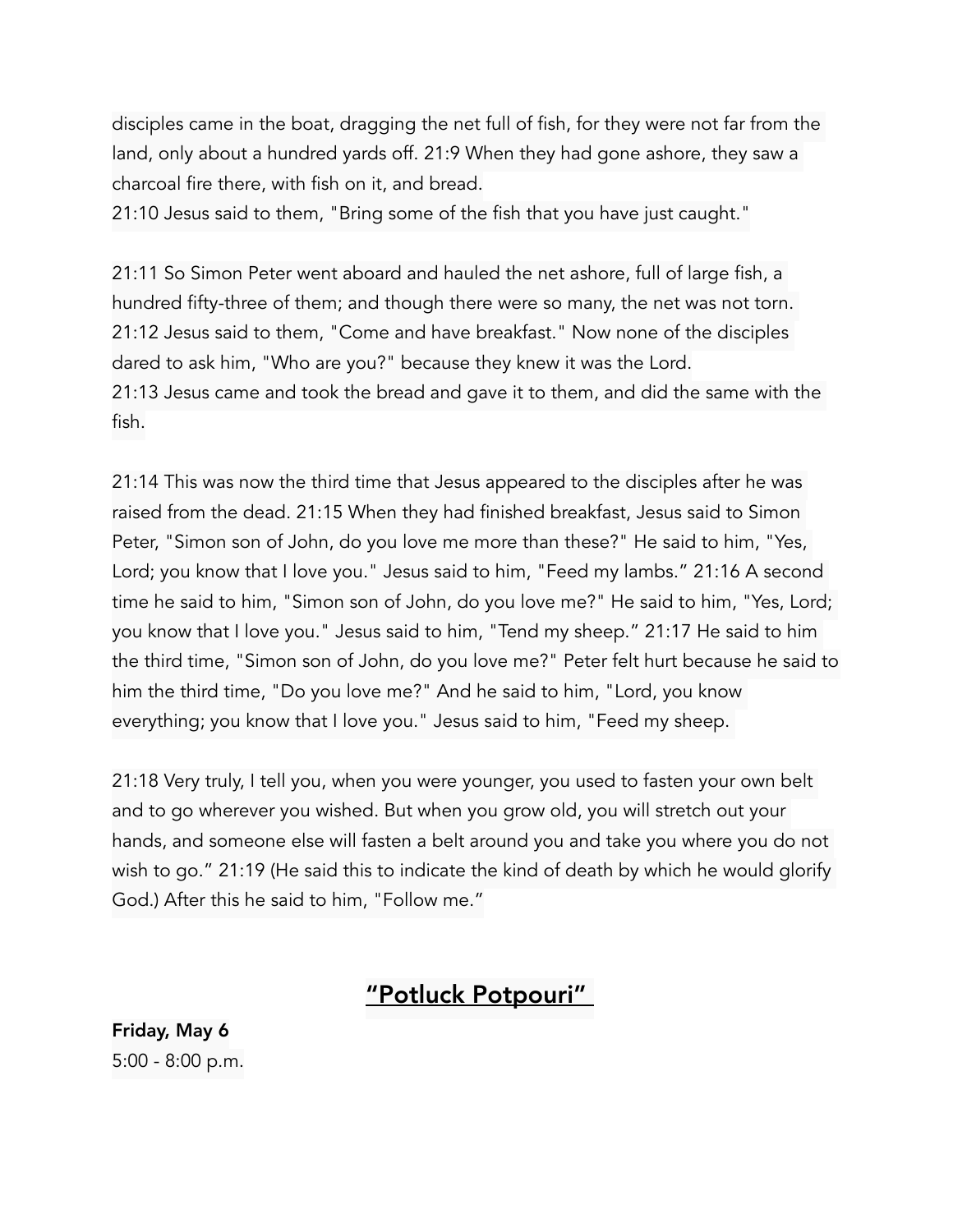Potluck dinner with quest speaker Chris Lambert, Purple Heart Chapter 566 Chaplain

Friday, June 3 5:00 - 8:00 PM

Potluck dinner with guest speaker Ricky Lee Phelps, International recording artist and pastor of Word And Grace Ministries of NW Florida "The Story Of Joseph"

Please email Kathy Young @ kathyynyc@gmail.com with your food contribution for the evening.

# UKRAINE EMERGENCY APPEAL

The United Church of Christ is appealing for support for refugees who have fled Ukraine to neighboring countries and for elderly and other vulnerable people who are displaced within Ukraine and unable to leave. As a member of the ACT Alliance, UCC support is being targeted to people most in need through humanitarian relief partners with a history of working in the region.

<https://www.ucc.org/global-h-o-p-e/ukraine-emergency-appeal/>

Weekly Lectionary Readings

Monday, May 2, 2022: Psalm 121; Ezekiel 1:1-25; Acts 9:19b-31

Tuesday, May 3, 2022: Psalm 121; Ezekiel 1:26-2:1; Acts 26:1-18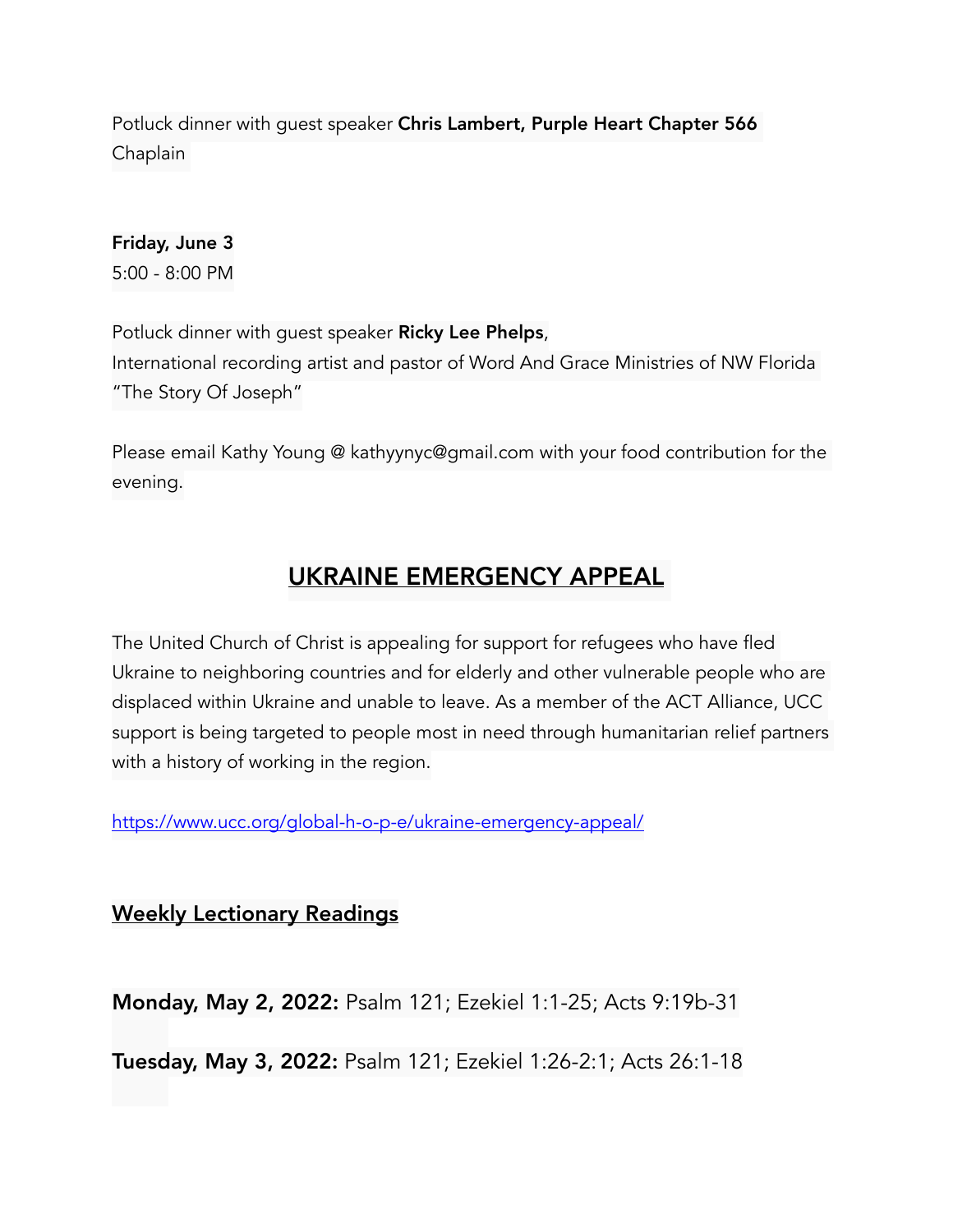Wednesday, May 4, 2022: Psalm 121; Isaiah 6:1-8; Luke 5:1-11 Thursday, May 5, 2022: Psalm 23; Ezekiel 11:1-25; Revelation 5:1-10 Friday, May 6, 2022: Psalm 23; Ezekiel 20:39-44; Revelation 6:1-7:4 Saturday, May 7, 2022: Psalm 23; Ezekiel 28:25-26; Luke 12:29-32

# FAMILY CORNER

After Jesus rose from the dead, He came back and appeared to people for several weeks. Remember who Peter was: he was a close friend of Jesus during His ministry, and was often outspoken and ready to do anything for his Lord. But he made a mistake. On the night that Jesus was arrested, He predicted that Peter would deny him three times. Peter refused to believe such a thing was possible and claimed that he would never deny Jesus. But guess what? He sure did…he got nervous and pretended not to even know Jesus! Peter felt awful about it, but the story didn't end there. Have you ever made a mistake? What do you do when you mess things up? Jesus Restores Peter (John 21:1-19)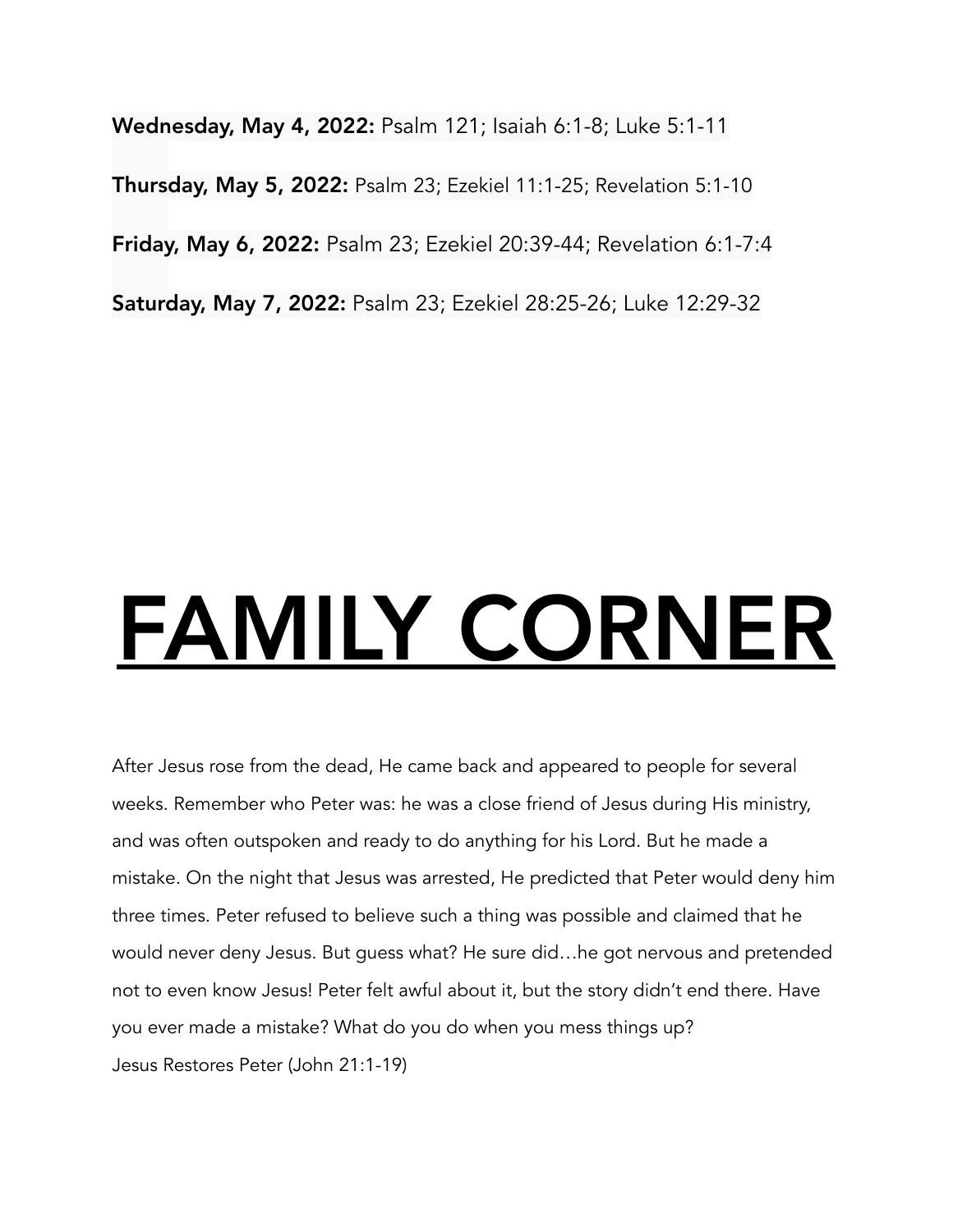Peter had gone back to being a fisherman, and he was out in his sailboat with a few other disciples. They had fished all night and not had a single fish swim into their nets, and they were tired and hungry.

Scripture: After this Jesus revealed himself again to the disciples by the Sea of Tiberias, and he revealed himself in this way. Simon Peter, Thomas (called the Twin), Nathanael of Cana in Galilee, the sons of Zebedee, and two others of his disciples were together. Simon Peter said to them, "I am going fishing." They said to him, "We will go with you." They went out and got into the boat, but that night they caught nothing. -John  $21:1-4$ 

Jesus came by and told them to try putting their nets on the other side of the boat. When they did, they caught more fish than they could even hold! Peter realized that it was Jesus who was there on the shore, and he jumped out of the boat and swam as fast as he could to Him. Once there, Jesus built a campfire and cooked some fish for breakfast.

Scripture: Just as day was breaking, Jesus stood on the shore; yet the disciples did not know that it was Jesus. Jesus said to them, "Children, do you have any fish?" They answered him, "No." He said to them, "Cast the net on the right side of the boat, and you will find some." So they cast it, and now they were not able to haul it in, because of the quantity of fish. That disciple whom Jesus loved therefore said to Peter, "It is the Lord!" When Simon Peter heard that it was the Lord, he put on his outer garment, for he was stripped for work, and threw himself into the sea. The other disciples came in the boat, dragging the net full of fish, for they were not far from the land, but about a hundred yards off. When they got out on land, they saw a charcoal fire in place, with fish laid out on it, and bread. Jesus said to them, "Bring some of the fish that you have just caught." So Simon Peter went aboard and hauled the net ashore, full of large fish, 153 of them. And although there were so many, the net was not torn. Jesus said to them, "Come and have breakfast." Now none of the disciples dared ask him, "Who are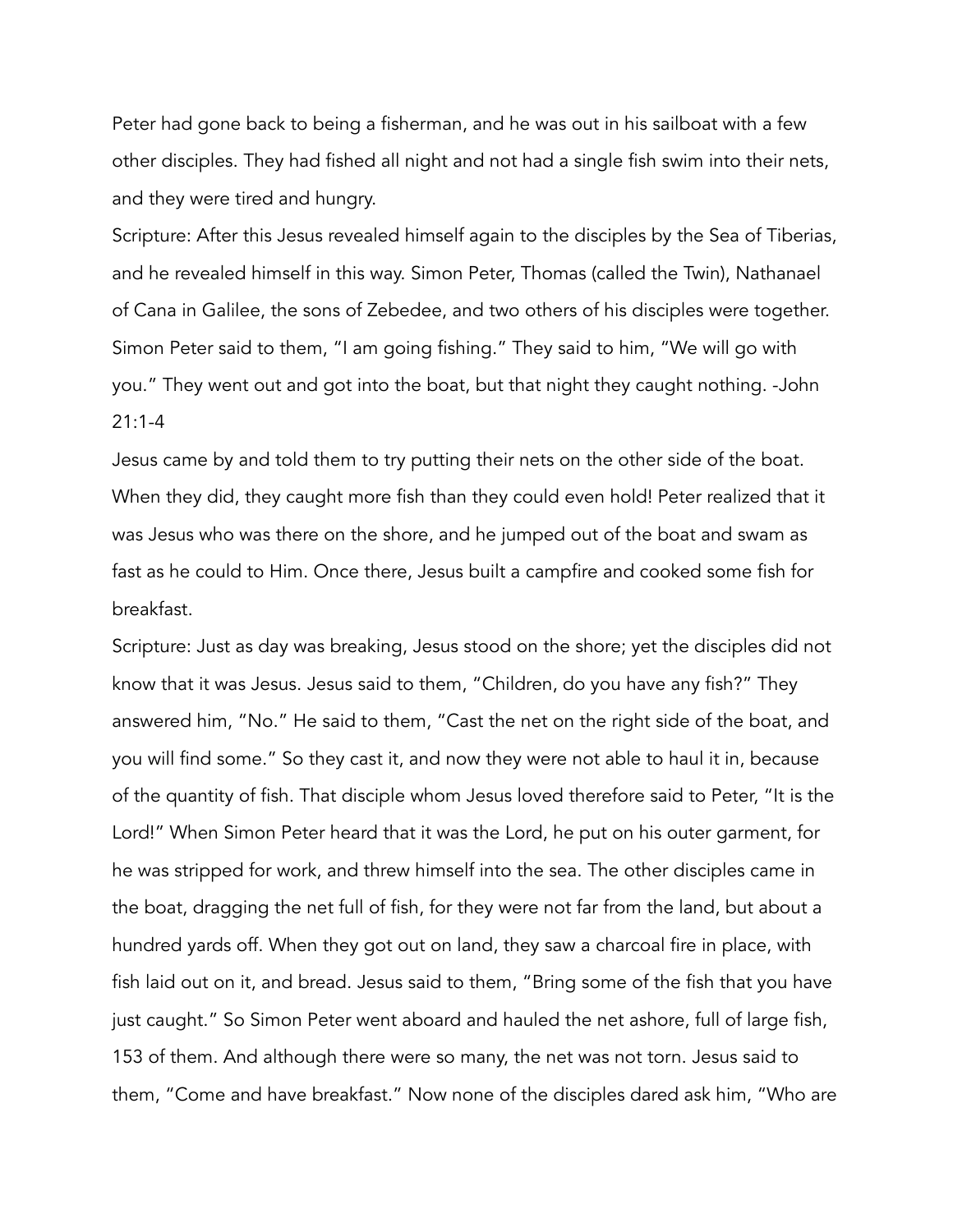you?" They knew it was the Lord. Jesus came and took the bread and gave it to them, and so with the fish. This was now the third time that Jesus was revealed to the disciples after he was raised from the dead. -John 21:4-14

For whatever reason, the disciples didn't recognize Jesus right away. Once they understood who was with them, they were thrilled! Not only did Jesus help them catch a bunch of fish, he cooked them up to eat. But that isn't the most important part of the story…after breakfast, Jesus had a conversation with Peter:

Scripture: When they had finished breakfast, Jesus said to Simon Peter, "Simon, son of John, do you love me more than these?" He said to him, "Yes, Lord; you know that I love you." He said to him, "Feed my lambs." He said to him a second time, "Simon, son of John, do you love me?" He said to him, "Yes, Lord; you know that I love you." He said to him, "Tend my sheep." He said to him the third time, "Simon, son of John, do you love me?" Peter was grieved because he said to him the third time, "Do you love me?" and he said to him, "Lord, you know everything; you know that I love you." Jesus said to him, "Feed my sheep. Truly, truly, I say to you, when you were young, you used to dress yourself and walk wherever you wanted, but when you are old, you will stretch out your hands, and another will dress you and carry you where you do not want to go." (This he said to show by what kind of death he was to glorify God.) And after saying this he said to him, "Follow me." -John 21:15-19

What did this mean? Well, for one thing, Peter was getting another chance. He had denied Christ three times, but now he got to affirm his love three times. It sort of erased the previous mistakes. In addition, Jesus was giving Peter an important task. When He asked Peter to "take care of sheep", He was calling on him to spread the Gospel to others. Peter became a very influential person in the early church. He was no longer just a fisherman, but a true fisher of men. God used him in remarkable ways. He shared his faith and proclaimed Christ, even when it later cost him his life.